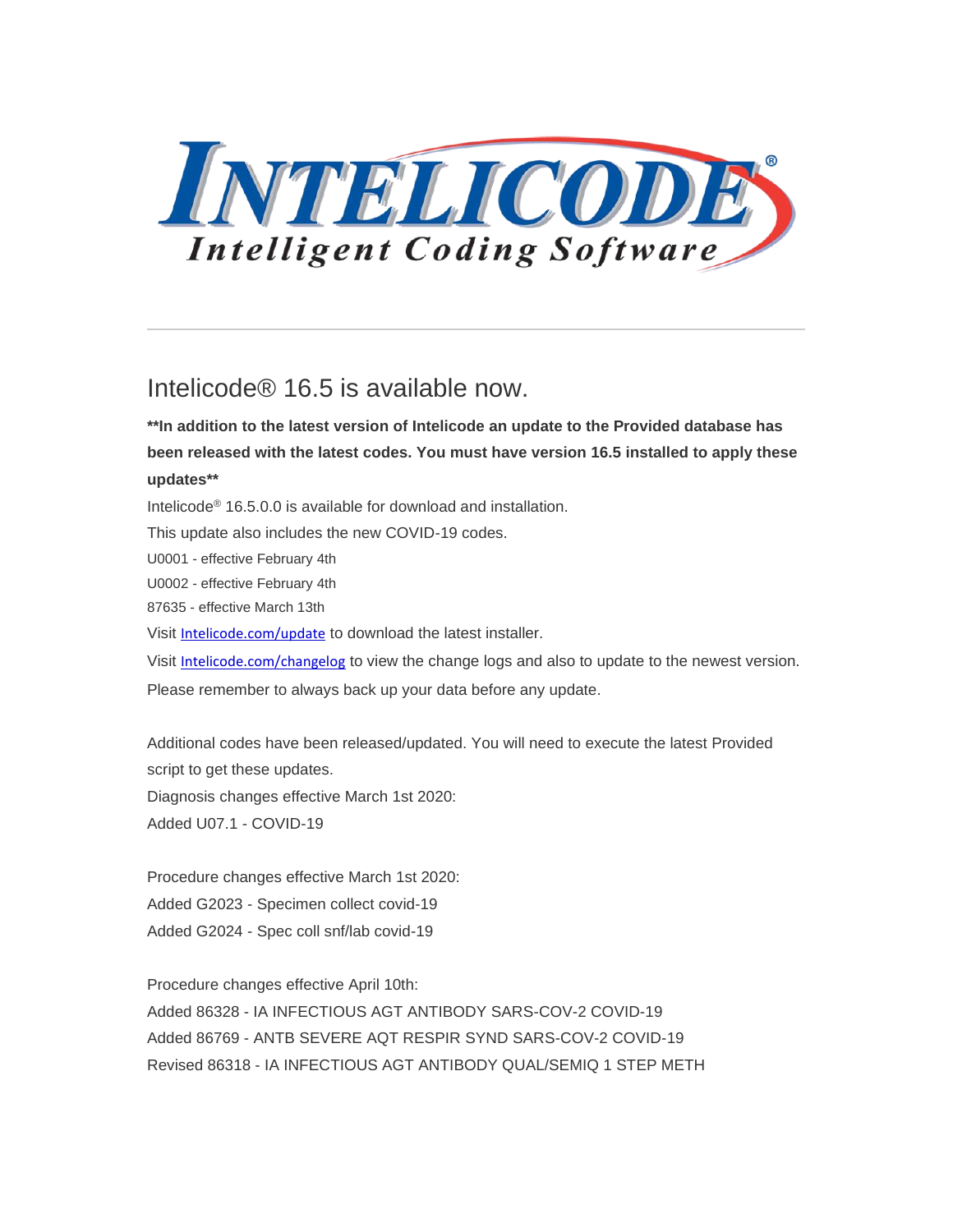Download the latest Provided database script from here: [http://intelicode.fileburst.com/sql\\_scripts/](http://intelicode.fileburst.com/sql_scripts/)

If you are updating from Version 16, an activation is not required after the installation. If you are updating from Version 15, you will need to contact us for an activation. Email or call 800.786.4231.

# **[Email us at CustomerService@Intelicode.com](mailto:customerservice@intelicode.com?subject=Need%20Assistance)**

Don't forget to check out the new [Intelicode website](https://intelicode.com/)! Purchase licenses online, manage your own activations, submit support tickets, sign up for our listserv and more!

| <b>INTELICODE</b>                                                                                                                                                                                             |                                                                                                                                      | III PRODUCTS . A DOWNGAIL . | <b>G</b> micros | A ACCIAINT |
|---------------------------------------------------------------------------------------------------------------------------------------------------------------------------------------------------------------|--------------------------------------------------------------------------------------------------------------------------------------|-----------------------------|-----------------|------------|
| Evaluation and Management                                                                                                                                                                                     |                                                                                                                                      |                             |                 |            |
| Designed by auditing experts, Intelicode" has been chosen as one of the most trusted platforms by the American<br>Interprofessional Health Collaborative.                                                     |                                                                                                                                      |                             |                 |            |
| We have a product for virtually every auditing meet, and our world-clean support team is dedicated to helping you get the most out of our software.                                                           |                                                                                                                                      |                             |                 |            |
| If you are coding, auditing, or educating without intellicion. If is time to see what you've been missing! Our products increase your productivity and<br>simplify your seatkload.<br>Start Your Free Trial > |                                                                                                                                      |                             |                 |            |
|                                                                                                                                                                                                               |                                                                                                                                      |                             |                 |            |
| The company transport to \$10.00 and to be years for him<br>The Management June Chartestowner Cities (MS Collection Town Twist                                                                                |                                                                                                                                      |                             |                 | в          |
| <b>CEME</b><br>Hunoy Exely Datisan                                                                                                                                                                            |                                                                                                                                      |                             | 86111           | Nollen     |
| <b>Paradox Audio</b><br><b>Visit International</b>                                                                                                                                                            | <sup>7</sup> Fernand Friday                                                                                                          | <sup>7</sup> Heroice Egg    |                 |            |
| Fusions 20<br>Audit Firial<br><b>Last News</b><br><b>HERMI</b>                                                                                                                                                | <b><i><u>Start Stewart</u></i></b>                                                                                                   |                             |                 |            |
| relationships and Lamps Offset                                                                                                                                                                                |                                                                                                                                      | <b>Laparente</b>            | <b>MATIO</b>    |            |
| Browner, John Dellerston, Die Children, Det 200<br>Feb.                                                                                                                                                       |                                                                                                                                      |                             |                 |            |
| <b>Making</b><br><b>Patient</b>                                                                                                                                                                               | Park Foreig, And Swind Highest<br><b><i><u>Symmetry</u></i></b>                                                                      |                             |                 |            |
| C Church Multiple 1971<br>Finding Of Payment Monat 1997                                                                                                                                                       |                                                                                                                                      |                             | <b>MILLE</b>    |            |
| <b>Charl Constant Technology</b>                                                                                                                                                                              |                                                                                                                                      | <b>Luciando Com</b>         |                 |            |
| One carbone has an                                                                                                                                                                                            |                                                                                                                                      |                             |                 |            |
| <b>Transfer</b>                                                                                                                                                                                               | committee of characterized at any does and over-<br>Constituted County secondary of plans<br><b>Search American Contractor (Ed.)</b> |                             |                 |            |

## **The Art of E&M Auditing book sale**

We still have some copies the Art of E&M Auditing for \$49 plus \$10 shipping and handling. Regular price is \$129 plus shipping. Get yours while supplies last.

## [Get the book here](https://intelicode.com/the-art-of-evaluation-and-management)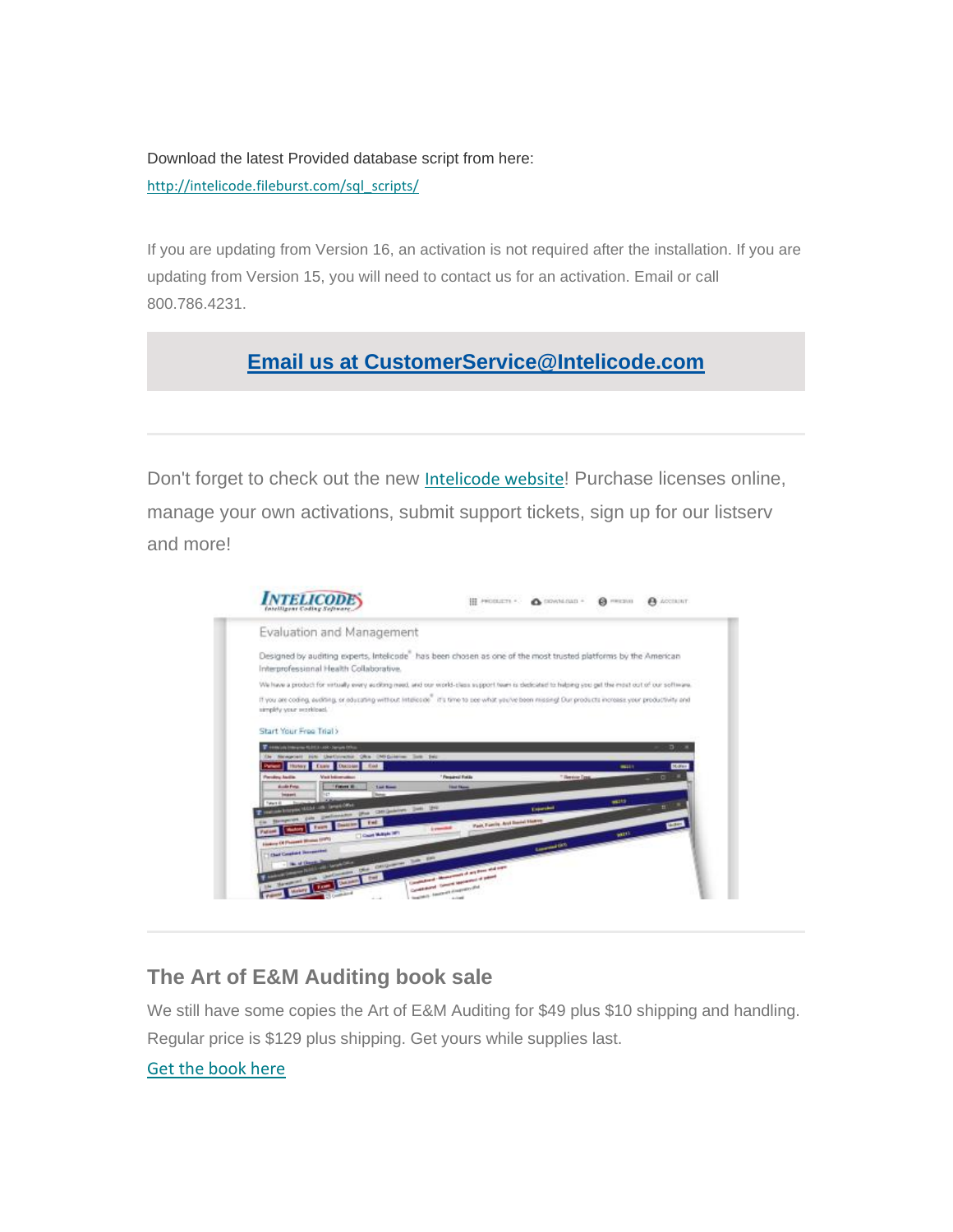

# Recently Asked Questions (Q & A)

### Q: How do I manage my Intelicode licenses online?

A: Go to our website at:

#### <https://intelicode.com/login>

Create an account and purchase your Intelicode license and process your own activation right from the site. Assign licenses to users right on the website. Intelicode 16.5 or later required for full functionality. As always if you need assistance contact us at 800-786-4231 during business hours and we will be happy to assist.

Thank you,

The Intelicode® Customer Service team.